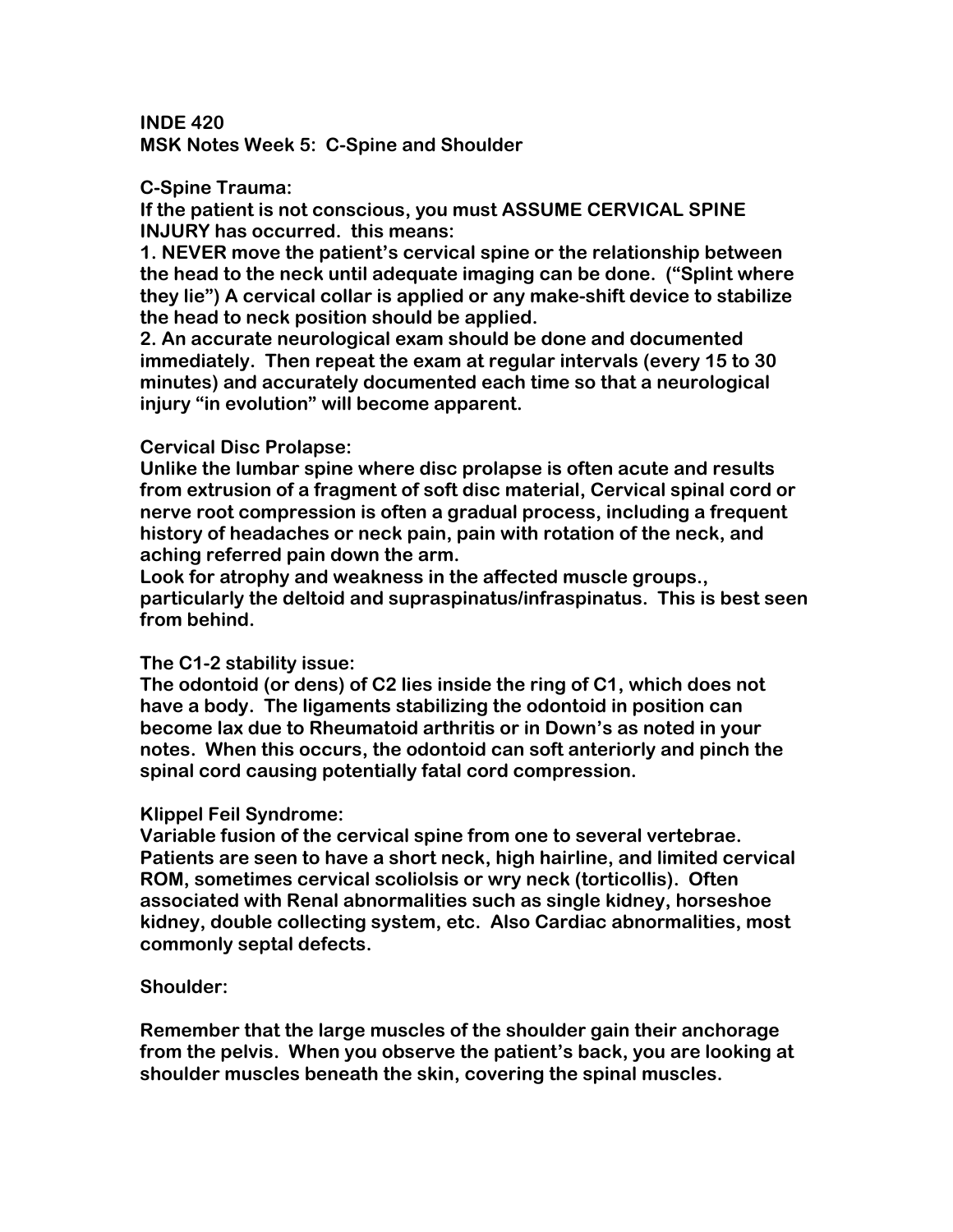**Apley's scratch Test:** 

**In 3 maneuvers you can quickly screen for the full range of functional motion:** 

**1. Reach overhead to touch the opposite scapular angle ( external rotation + forward flexion)** 

**2. Next touch the opposite coracoid process (adduction)** 

**3. Finally reach under and behind to touch the scapular angle (internal rotation + extension)** 

**Impingement Syndrome vs. Adhesive Capsulitis ("Frozen Shoulder") these entities can look very much alike but the key will be the ability to rotate the arm. The shoulder is a complex joint with motion coming from three sources:** 

**Glenohumeral motion: account for only about 60% of total motion but the majority of rotational motion.** 

**Scapulothoracic motion: this occurs as the scapula slides back and forth on the chest wall. However, remember that the scapula cannot tilt off the chest which is what would be needed to mimic G-H rotation.** 

**Acromioclavicular joint: This also contributes about 10% of total motion, primarily in flexion ("forward flexion") and extension. Although not an important contributor to motion, arthritis in this joint often mimics impingement syndrome.** 

# **Impingement Tests:**

**1. Abduction Impingement Test: With the arm at about 45 degrees forward flexion and in 90 degrees of abduction, have the patient internally rotate the forearm and then lift the hand ("empty can test"). This will elicit pain in the anterior shoulder.** 

**2. Adduction Impingement Test: Repeat the same test with the arm across the chest in Adduction ("Cross-Body Impingement Test"). this may reveal more posterior Rotator Cuff pathology.** 

# **Lift-Off Test:**

**With the patient's hand behind their back, have them try to lift the hand away from their body against mild resistance. This is a pure Subscapularis function.** 

**Drop Arm Test:** 

**First check passive ROM, Then, abduct the patient's arm to 90 degrees and ask the patient to hold the position while you let go. If the Rotator Cuff is torn, the patient will be unable to hold the position and the arm will drop.** 

## **Shoulder Instability and Dislocation:**

**Subtle instabilities allow the humeral head to slide anteriorly, catching or pinching the Supraspinatus between the humeral head and the anterior acromion. This is a common cause of dynamic impingement seen in the throwing athlete. As the overhead throw brings the arm forward, the**